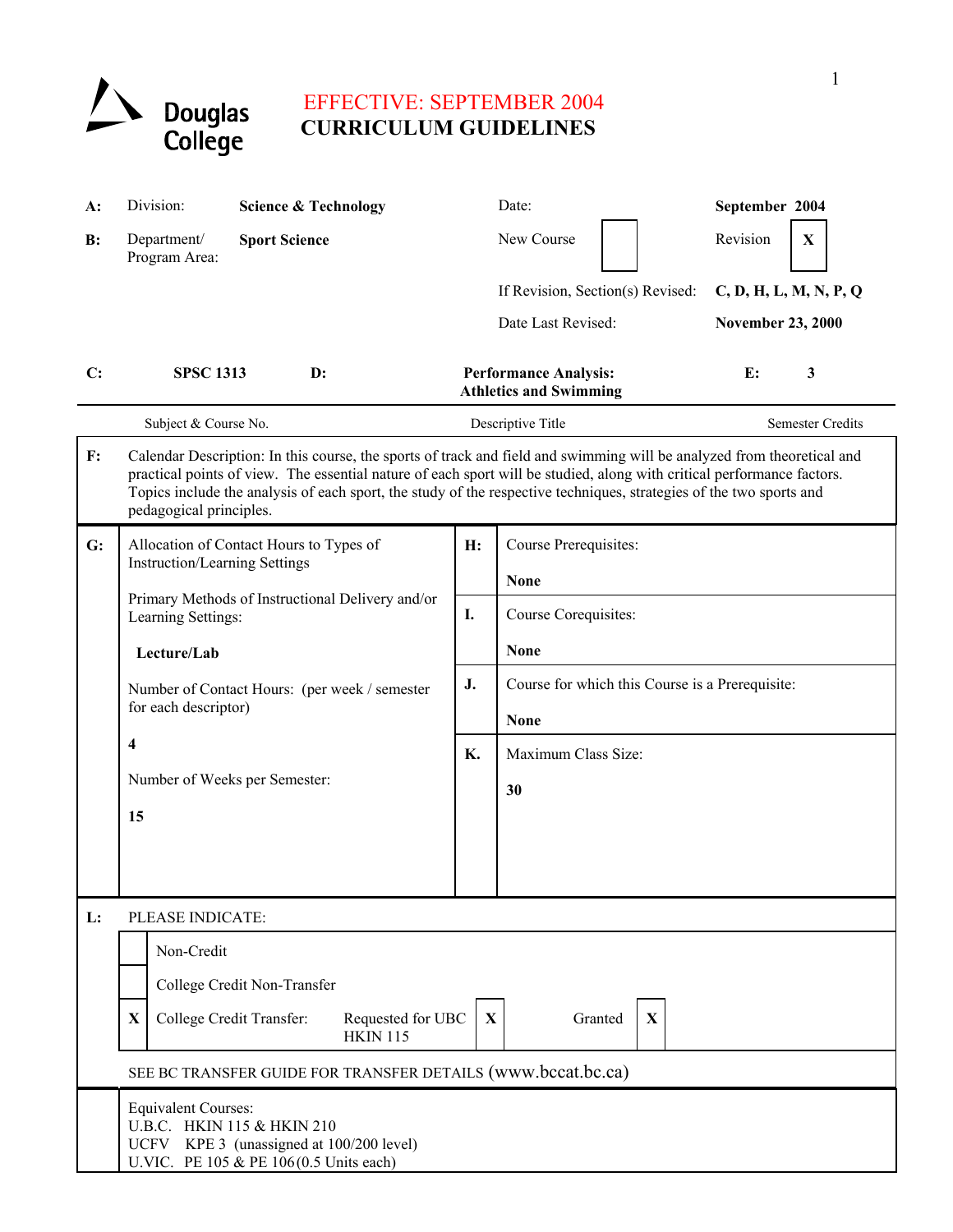## **CURRICULUM GUIDELINES**  EFFECTIVE: SEPTEMBER 2004

**M:** Course Objectives/Learning Outcomes 1. Demonstrate an understanding of the basic principles and kinesiology that apply to athletics and swimming 2. Demonstrate a practical knowledge of athletic skills 3. Demonstrate a practical knowledge of swimming skills 4. Demonstrate effective techniques of athletics and swimming 5. Demonstrate a theoretical and practical knowledge of warm-up and conditioning program for athletics and swimming 6. Demonstrate effective movements in athletics and swimming 7. Demonstrate a theoretical and practical knowledge of the ability to analyze the fundamental skills, techniques, and strategies of athletics and swimming 8. Demonstrate appropriate pedagogical principles for effective instruction **N:** Course Content 1. Principles of Physics and Kinesiology in Athletics and Swimming The student will: 1.1 Explain in kinesiological terms how to achieve human efficiency, speed and power in two distinctive environmental conditions 1.2 Explain the biomechanical principles related to proper technique and body segments utilization 2. Athletic Skills The student will: 2.1 Demonstrate sprint disciplines and sprint starts 2.2 Demonstrate sprint relays 2.3 Demonstrate hurdle run 2.4 Demonstrate distance run 2.5 Demonstrate high jump 2.6 Demonstrate long jump 2.7 Demonstrate triple jump 2.8 Demonstrate shot put 2.9 Demonstrate discus throw 2.10 Demonstrate javelin throw 3. Swimming Skills The student will: 3.1 Demonstrate crawl stroke 3.2 Demonstrate crawl stroke turn 3.3 Demonstrate back crawl kick 3.4 Demonstrate back crawl armstroke 3.5 Demonstrate backstroke turn 3.6 Demonstrate dolphin kick 3.7 Demonstrate butterfly stroke arm pull

- 3.8 Demonstrate butterfly stroke turn
- 3.9 Demonstrate breaststroke and sidestroke
- 3.10 Demonstrate surface dives
- 3.11 Demonstrate universal sculling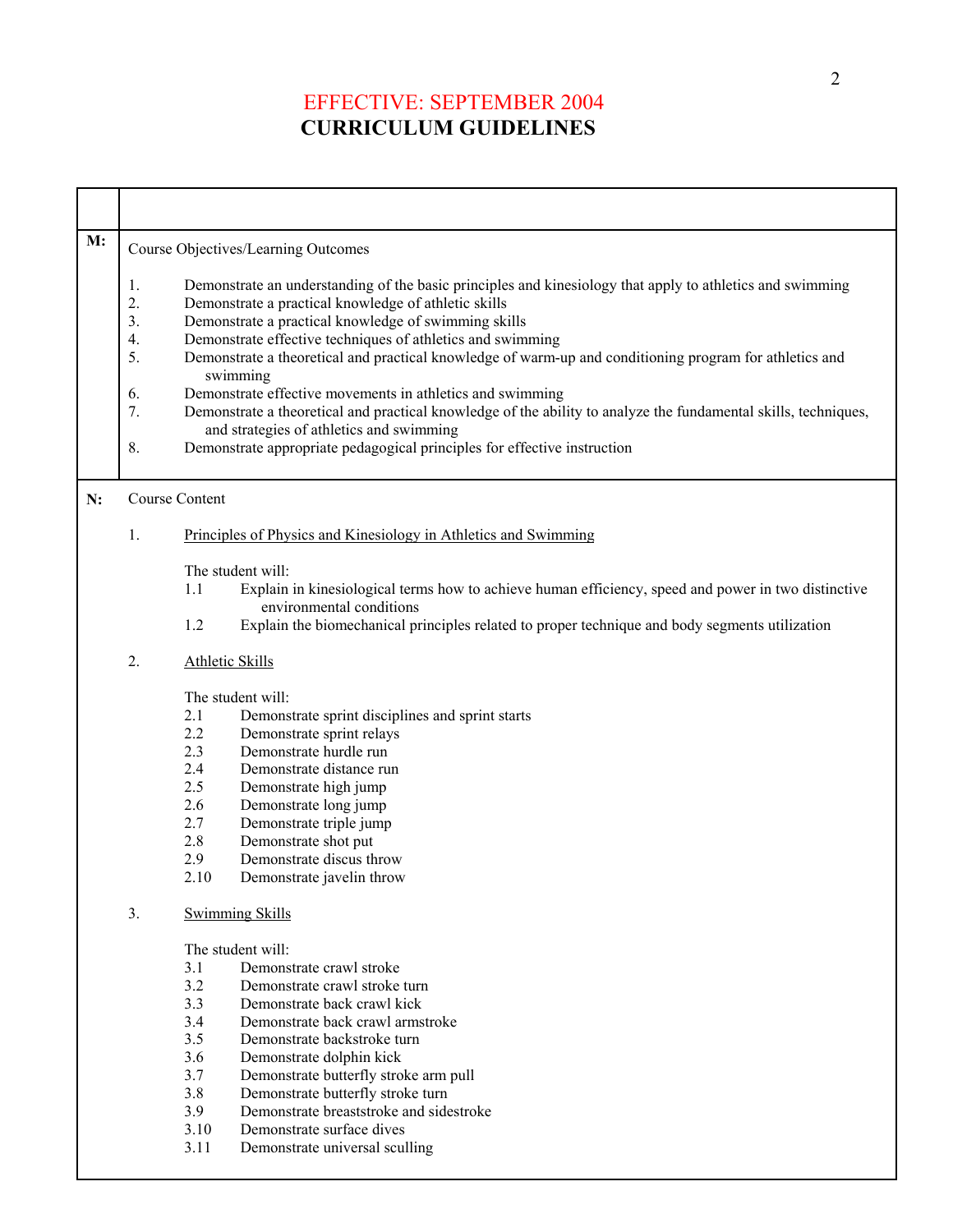### **CURRICULUM GUIDELINES**  EFFECTIVE: SEPTEMBER 2004

#### **N:** Course Content (continued)

#### 4. Techniques

The student will:

- 4.1 Describe the purpose of individual skills
- 4.2 Describe the appropriate sequencing of skill acquisition
- 4.3 Demonstrate competent performance for individual skills
- 4.4 Describe and demonstrate individual skill learning progressions
- 5. Warm-up and Conditioning

The student will:

5.1 Demonstrate a theoretical and practical knowledge of conditioning programs for athletics and swimming with particular emphasis on:

- 5.1.1 warm-up techniques
- 5.1.2 cardiovascular fitness
- 5.1.3 endurance
- 5.1.4 flexibility
- 5.1.5 agility
- 5.1.6 speed
- 5.1.7 cool down techniques

#### 6. Effective Movement in Athletics and Swimming

The student will:

- 6.1 Use the appropriate sequences of the body segments
- 6.2 Set the body for powerful and accurate manoeuvres
- 6.3 Develop high level of the coordination and quality of movements
- 7. Analysis of Fundamental Skills and Strategies

The student will:

- 7.1 Demonstrate a theoretical knowledge of how to analyze basic performance skills of athletics, and swimming, including skills progressions, feedback and maximizing activity
- 7.2 Demonstrate a theoretical knowledge of how to analyze basic strategies of athletics and swimming
- 7.3 Describe the physical, technical and mental dimensions of analysis
- 8. Pedagogical Principles

The student will:

- 8.1 Demonstrate a knowledge of the conceptual approach to instruction
- 8.2 Demonstrate a knowledge of discovery/problem solving methodologies
- 8.3 Demonstrate a knowledge of appropriate skill progressions
- 8.4 Demonstrate a knowledge of tactical progressions
- 8.5 Demonstrate a knowledge of the design of drills